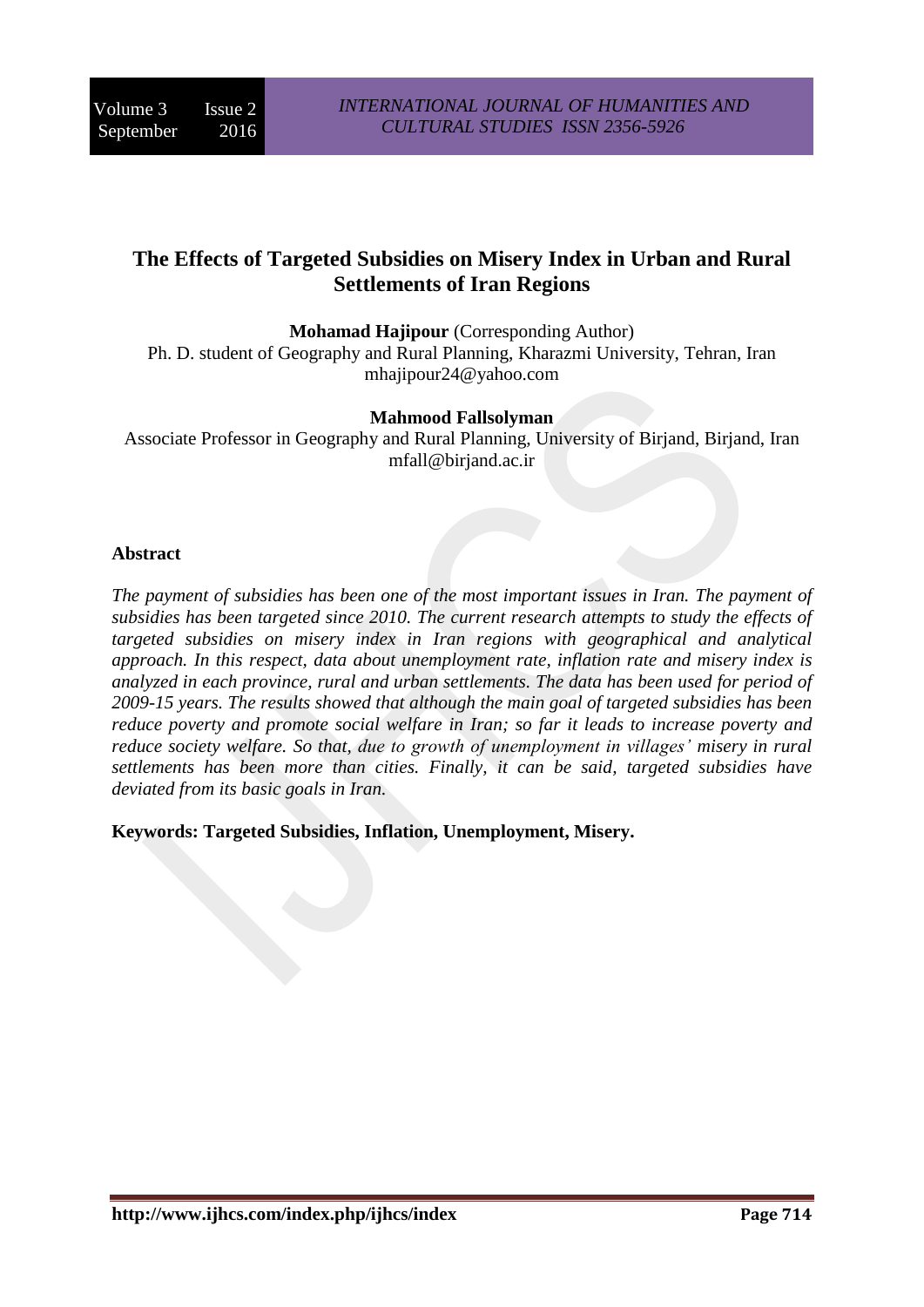# **1. Introduction**

The issue of subsidies has been always one of the most challenging issues in economic policymaking in Iran (Peremeh, 2004; Abrishami et al., 2013).The first subsidizing began to compensate inflationary effects in Iran after the oil shocks of 1971s. The need to increase efficiency of economy sectors and try to develop the various productive sectors was created after the end of war with Iraq in 1988. On the other hand, evidences and researches showed that public pays and untargeted subsidies, not only have not been effective in improving the income and welfare of vulnerable groups, but also more benefits for high income groups and bad effects on consumption of subsidized commodities, especially energy, reduced productivity and the environment, over the last few years of subsidizing. Thus, with first economic development program (1989) was implemented economic adjustment policies in Iran. After the economic adjustment policies began the targeted subsidies in 2010 (Salehi et al., 2013; Mosalanejad and Yazdani, 2013; Eslami, 2000). Indeed, the distribution of subsidies which aims was to keep down the general level of prices and increase consumer welfare, hamper the creation of mobility and dynamism in Iran economy gradually; So that, the high government supports (subsidies) - about 26 percent of GDP- has created numerous problems such as low per capita income growth over three decades (Alizadeh, 2010). For this reason, by some economists cited the best approach is "targeted subsidies" for achieving important targets such as improving welfare of poor (Pajuyan et al., 2001).

Targeted subsidies law is formed based on two axes, one of "*freeing prices*" and another "*distribution of targeted subsidies*" in Iran. First axis, focused on government subsidies in energy carriers sector; in the years of before law enforcement of targeted subsidies, Iran has been second country in the world in terms of energy subsidy with \$ 37 billion. The per capita consumption of energy of Iranian has more than five times of the per capita consumption of a country like Indonesia with 225 million people, two times of China with a billion and 300 million people and 4 times of against India with a billion and 122 million. In second axis, identification of target groups and individuals who directly or indirectly by law enforcement of targeted subsidies are vulnerable (Alizadeh, 2010; Khalili and Sheykhi, 2015).

The Cash subsidies which as an instrument to redistribute income and a kind of negative tax, be awarded to people needy; also, it is a means to more efficient tax system (Karbasiean, 2003; Deyni Torkamani, 2005). The Cash subsidies policy has four goals in Iran (Management and Planning Organization of Iran, 2001; Pajuyan et al., 2001):

- Increase of the efficiency of the economic system through freeing prices of subsidized goods;
- Reduce of consumption of subsidized goods and optimizing consumption of these goods, as well as reduction smuggling;
- Reduce of public spending and solving equilibrium lack of budgetary;
- Reduce of gap in the consumption of goods and services between income groups, as well as between urban and rural societies.

So far, researches results have shown that cash subsidies caused a reduction welfare and productivity during the period of implementation of targeted subsidies in Iranian societies (Shahmoradi et al., 2011; Parvayi, 2011; Ranjbar et al., 2014). Among Iranian people especially elites and officials are with the targeted subsidies some agree and some opposed (or critic to how to implement). Advocates of subsidies targeting plan have mentioned the

- following reasons as positive properties (Abrishami et al., 2013):
- Being inequitable of distribution of public subsidies;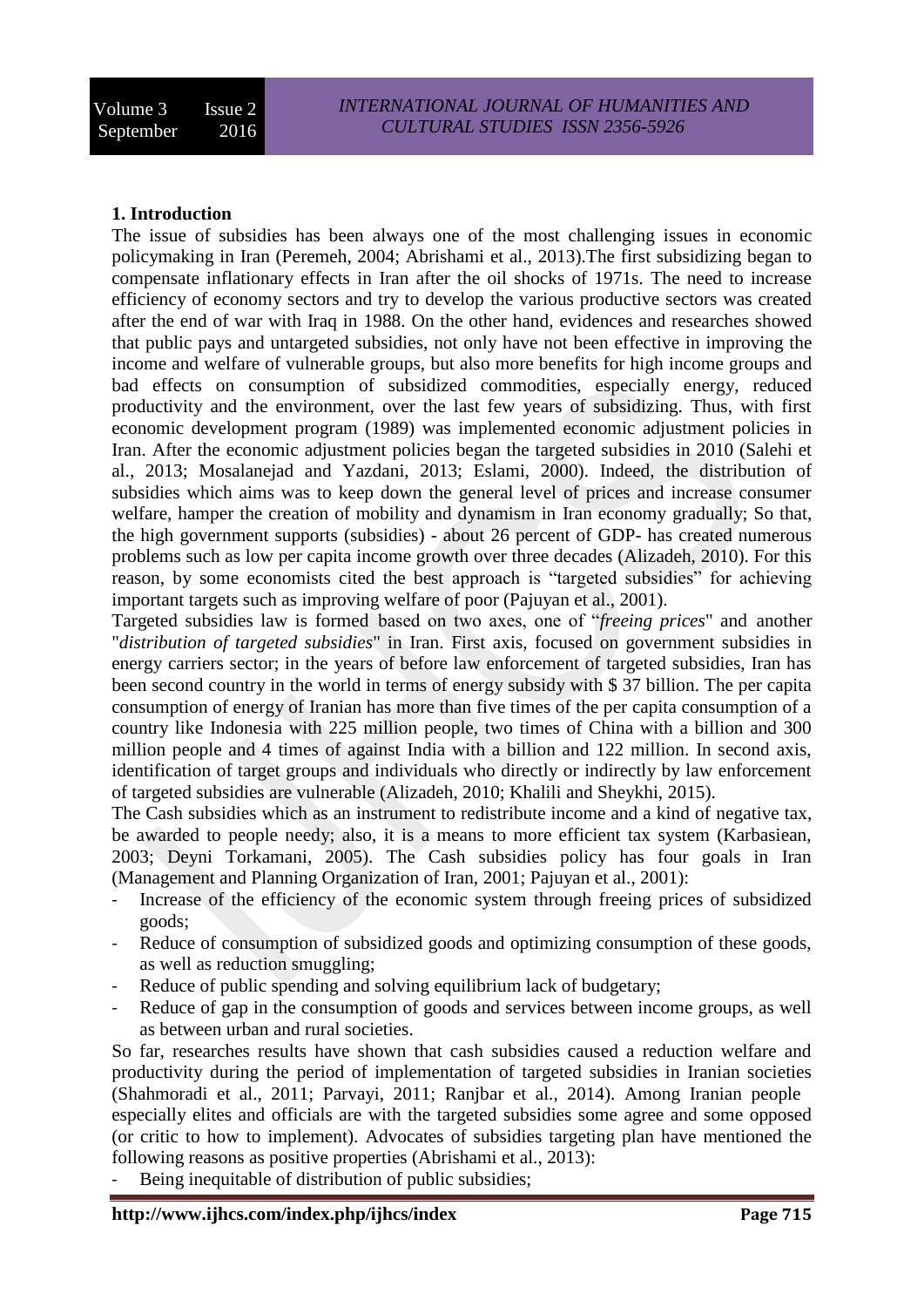- Increase of economic efficiency;
- Reduce of government spending;
- Clarity of direct subsidies:
- Elimination of corruption context, especially fuel smuggling;
- Reduction in energy production and consumption and create environmental benefits consequently;
- Reducing the gap between urbanites and villagers in having subsidies and help to social justice and justice space;
- Urban sprawl preventing;
- Increasing income amount of low-income households and reduce of income disparity between societies income deciles.

On the other hand, opposition of subsidies targeting plan have stated following items in Iran (Ibid):

- High inflation and the effects of its distribution;
- weakening of the manufacturing sector;
- weakness of information systems in order to identify and rank the household income;
- Failure to reduce government spending
- lack of a significant reduction in energy consumption;
- Incompatibility with other components of price adjustment in the economy;
- Not optimization of the cost of goods and government services
- Create price discrimination:
- Increased state intervention in the economy;
- Increasing dependence on government industries;
- Political and social unrest
- Intensification of intra-household inequality

The fundamental goal of subsidizing by every government is helping to poor groups and lowincome class primarily. The direct payments of subsidies will increase liquidity and changes inflation rate in the framework of subsidies targeting plan. Since, any reform in the subsidies has many effects on all parts of the country (Ranjbar et al., 2014); in this study, we have tried to study the effects of targeted subsidies to the misery index in Iran regions by geographical and analytical approach. In this regard, two questions will be answered:

A) What are the effects of targeted subsidies on misery index in geographic regions of Iran? B) Is there any significant difference between the effects of targeted subsidies on misery index in cities and villages of Iran regions?

#### **2. Theoretical framework**

Development and promoting welfare of the community is one of the primary objectives of governments in each country. The study of planning and actions of other countries to promote the level of development is based on two general perspectives; in some countries planning for economic growth and development followed by classical and neoclassical economic perspectives within the framework of capitalism and with an emphasis on free market principles and competition (Shakuei, 1996). Some other countries that has faced with issues such as inequality, lack of social justice, poverty and deprivation (Wills and Blunt, 2007), are looking to increase government intervention in economy within framework of Keynesian theory. Meanwhile, there are countries that followed by transition from government economy to open economy and free market to improve current situation and promote development.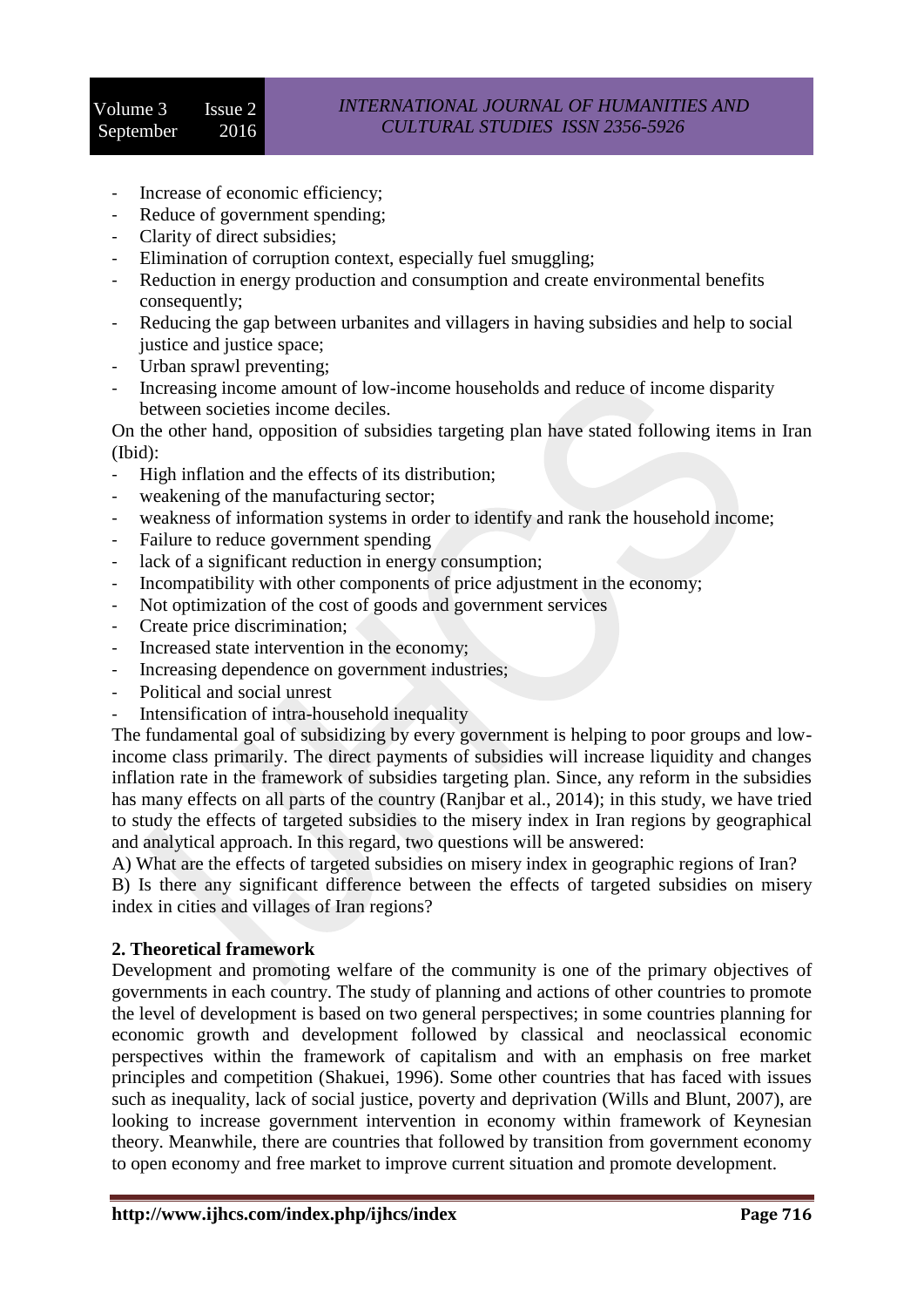Since 1970s, in societies which the government was known as development engine, was required alongside attention to physical capital as well as human capital to solve the problems and challenges of underdevelopment countries gradually. Therefore, in this period at agenda of the country's development planning were supportive policies and the allocation of "subsidy" in the form of "welfare government" (Peremeh and Heydari, 2006)

In Webster's dictionary definition of *"subsidy"* is money that is paid usually by a government to keep the price of a product or service low or to help a business or organization to continue to function (http://www.merriam-webster.com). Parvayi (2011) says subsidy is transfer payments from the government as a social protection policy, paid to those who have less economic strength and purchasing power. Altogether, we can say a subsidy is gratuitous financial assistance which to be paid directly or indirectly as well as cash or non-cash. Subsidy is one of the important tools of fiscal policy that government can achieve economic efficiency through changing it. It a kind of government financial assistance for increase the real purchasing power of consumers, prevent stagnation in production and support producers. Other objectives of subsidies include support of underserved populations, more equitable income distribution, reduce the class gap, improving social welfare, economic stability, the efficient allocation of scarce resources and achieve to social justice (Rahimi and Kalantari, 1992; Pandey, 2005; Ghaderi et al., 2005; Naseri et al, 2008).

Following the debt crisis and global recession, most countries reformed subsidy program and targeted subsidies in 1980s (Peremeh and Heydari, 2006). System reform of public subsidies payment has a known policy in the field of economic policy making. Public subsidies remove has been part of structural adjustment program and has reduce government intervention in economy which was coincided with weakening and collapse of socialist systems in many countries from the late 1980s. In fact, public subsidies remove has been one of the solutions to reduce the role of government and expand function of market mechanism in allocating resources (Abrishami et al., 2013). Neoclassical economists say that public subsidies are obstacle to efficient allocation of resources and growth, and finally increase poverty (Deyni Torkamani, 2005). So far, System reform of subsidies or targeted subsidies has been done in countries such as Tunisia (1970), Algeria (1973), Egypt (1977), Yemen (1992) and Jordan (1996) (Davoodi and Ashrafi, 2009).

The targeted approach in social protection politics and support of vulnerable groups means reducing the share of high levels of subsidy income and increase the share of lower income classes. Base on targeted subsidies plan, governments are seek to individuals eligible determine for receive social assistance and support programs of vulnerable groups (Pajuyan et al., 2001; Saremi, 2009; Farhang, 2014). By actual of relative prices as a result of targeted subsidies, is expected to improve resource allocation, increase efficiency and productivity in consumption and production sectors, prevent waste of resources and as a result production and employment increase. Targeted law enforcement has considerable consequences and costs in the short term; for instance in this period these things happen; slow economic growth, rising inflation and loss of utility and to compensate people welfare the government does actions like development and improvement of public goods and services or paying subsidies to people directly (Hausman, 1994). Thus, main goals of targeted subsidies law are including the efficient allocation of resources, economic stability and the equitable distribution of income (Ghaderi et al., 2005; Farzin et al., 2012). In critique of targeted subsidies Sen (1995) says that it does not succeed in its basic objectives due to uncertainty in the continuation of payment of targeted subsidies, weakness of bargaining power of poor people in power structure and its negative effect on poor people character (Deyni Torkamani, 2003).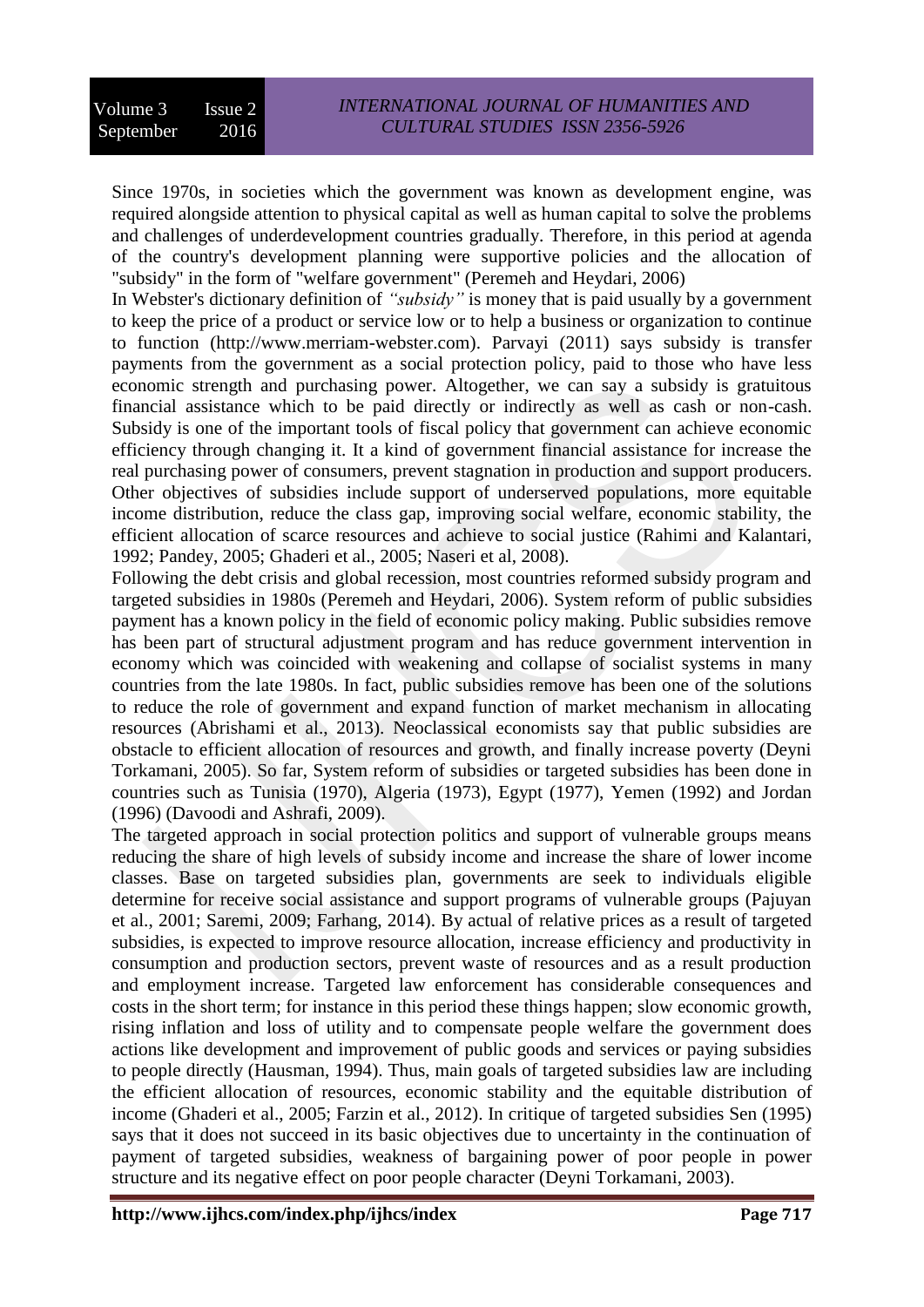# **3. Materials and Methods**

This study based on its objective has applied nature. It demands descriptive as well as analytical method. Data gathered through documents study and sources such as Statistical Center of Iran and Iran's central bank for the period of 2009-15. Variables have been included annual inflation rate; unemployment rate and misery rate in geographical levels of Iran, its provinces, and urban and rural settlements of each province. Misery index was introduced by economists like Robert Barro and Arthur Okan in the 1970s. This index can be achieved with linear combination of unemployment rate and inflation rate (Hanke, 2015). For data analysis indicators of descriptive statistics and inferential statistics is used (include Independent Samples T-test and Paired-Samples T test) with Excel and SPSS software's. Geographical maps are plotted with using GIS.10.

### **4. Statistical findings and Discussion**

Changes of Iran annual inflation rate during the period of 2009-15(it means before and after conducting targeted subsidies plan) shows that after targeted subsidies inflation rate has increased; So that, it has reached to the highest rate (34.7%) in 2012. But then, inflation rate decreased to 11.9 percent in 2015 (see figure 1). In other words, we can say freeing prices and cash payment of subsidies had drastic effect on changes of inflation rate in Iran from the beginning.



Source: Central Bank of the Islamic Republic of Iran, 2016.

Cash payment in targeted subsidies, also has an impact on employment; the total of unemployment rate has increased 0.7 percent in Iran for 2009-15 (see table 1 and figure 1). Spatial analysis of unemployment among urban and rural settlements shows that unemployment rate has declined in urban settlements; but growth of unemployment has been 2.4 percent in rural settlements.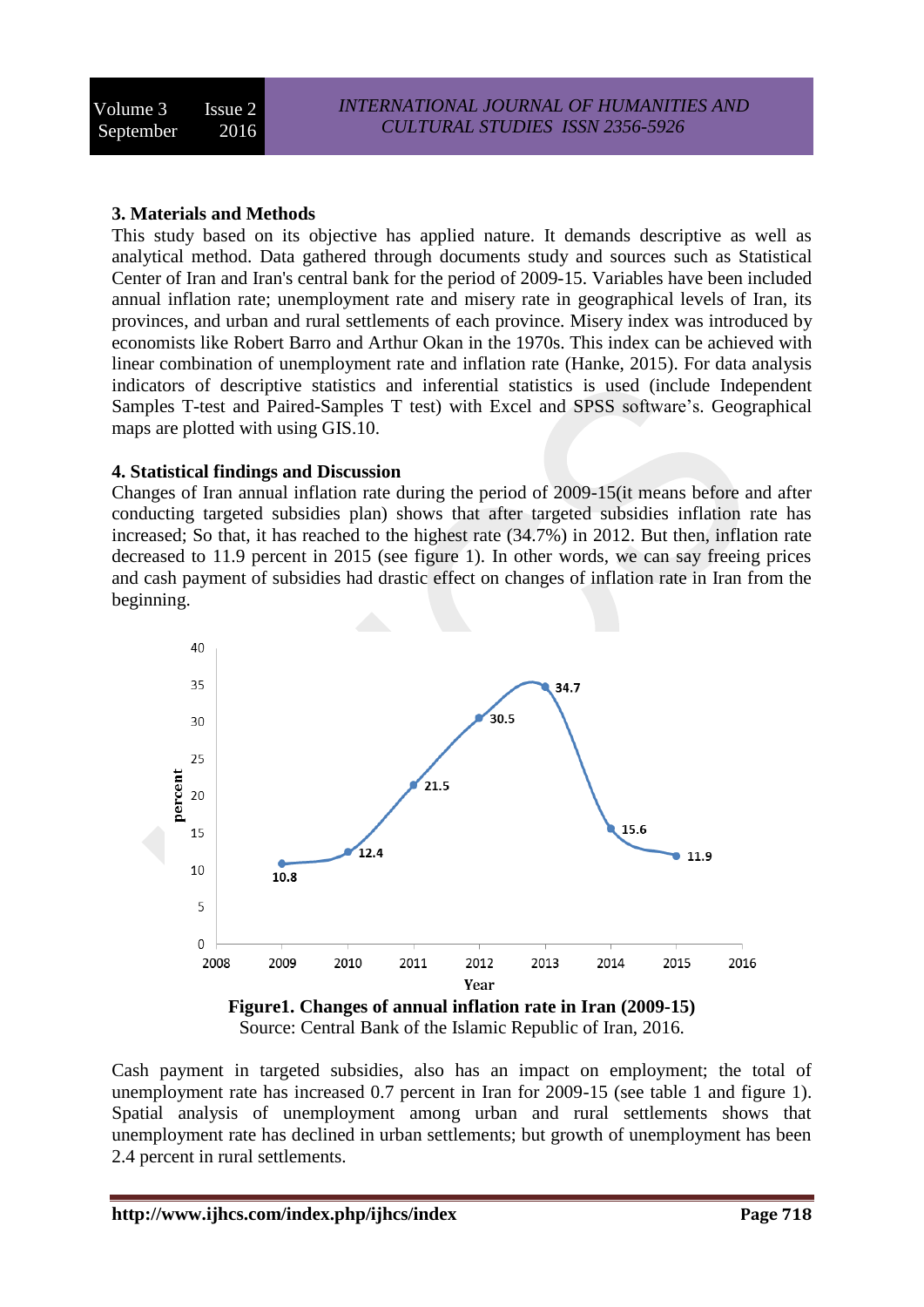About changes of inflation rate and unemployment rate we can say that following targeted subsidies plan and direct payment subsidies, massive amounts of liquidity is monthly entered into capital market of Iran by government since 2010. According to estimations and currency conversion which has been done, about 57 billion US dollars has been paid to people directly from the beginning of implementation of targeted subsidies until the end of 2015 (Iranian Institute of Certified Accountants, 2016). Iran Production system had very weak quality and quantity in response to the needs of consumer society before the time of targeted subsidies. Because of the allocations of major of financial resources to consumption sector which leads to growth in consumer needs after the implementation of targeted subsidies. As result of fast increase of consumer needs and weakness of production system in Iran in order to meet the domestic needs; we confronted with growth in inflation rate and increase in imports of cheap Chinese goods. Increase in imports of cheap Chinese goods and non-manufacturing goods, imports of cheap Chinese goods and international sanctions against Iran, has caused that many industries and other production activities as well as agricultural activates be bankrupt and disabled, and as a result, unemployment has grown.

| electric concern of population unchiployment in fruit (# |      |      |  |
|----------------------------------------------------------|------|------|--|
| Place                                                    | Year |      |  |
|                                                          | 2009 | 2015 |  |
| Urban settlements                                        |      | 2.6  |  |
| Rural settlements                                        |      | 9.6  |  |
| Total of Iran                                            |      |      |  |

Source: Statistical Center of Iran, 2009, 2015.

**Table1. Percentage mean of population unemployment in Iran (2009-15)**



**Figure2. Percentage of unemployment in provinces of Iran (2009-15)**

Studies showed that despite the primary goals of targeted subsidies misery index is increased. Misery index has been 1.8 for all of Iran, 0.8 for total urban settlements and 3.5 for rural settlements (see table 2).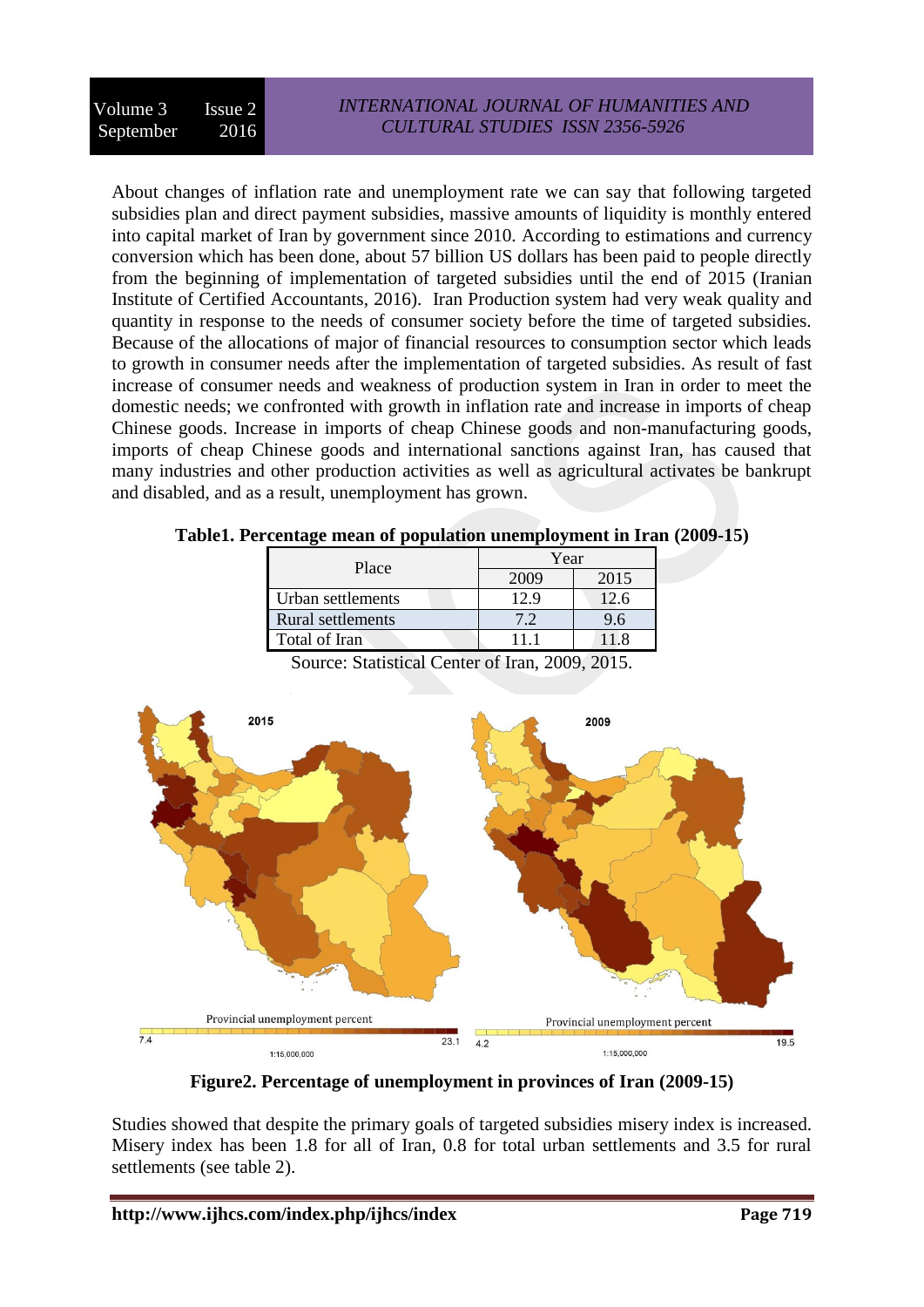| Place             | Year |      |  |  |
|-------------------|------|------|--|--|
|                   | 2009 | 2015 |  |  |
| Urban settlements | 23.7 | 24.5 |  |  |
| Rural settlements | 18   | 21.5 |  |  |
| Total of Iran     | 21 Q |      |  |  |

**Table2. Mean of misery index in Iran**

Spatial analysis of changes trend of misery index in Iran's provinces showed that in most region increase in misery index happened in both cities and villages (see tables of 3, 4, 5 and figure of 3). Moreover, urban and rural misery index have only decreased among Iran provinces that are near to center of political and geographical country (Tehran) or they are oil regions that attracting more budget and investment than other regions.

| Province                | Year |      | Province              | Year |      |
|-------------------------|------|------|-----------------------|------|------|
|                         | 2009 | 2015 |                       | 2009 | 2015 |
| Alborz <sup>*</sup>     |      | 22.1 | Kurdistan             | 21.4 | 32.8 |
| Ardabil                 | 27.6 | 32   | Lorestan              | 35.5 | 28.1 |
| Bushehr                 | 19.4 | 21.5 | Markazi               | 22.5 | 22.1 |
| Charmahal va Bakhtiari  | 27.7 | 31.3 | Mazandaran            | 23.4 | 25.2 |
| East Azerbaijan         | 20.5 | 21.7 | North Khorasan        | 18.7 | 25.5 |
| Fars                    | 27.5 | 27.8 | Qazvin                | 25   | 24.9 |
| Gilan                   | 29.1 | 23.4 | <b>Qom</b>            | 21.8 | 23   |
| Golestan                | 18.2 | 26.4 | Razavi Khorasan       | 24.1 | 27.1 |
| Hamadan                 | 23.5 | 22   | Semnan                | 18.8 | 19.9 |
| Hormozgan               | 18.8 | 23.7 | Sistan va Baluchistan | 23.8 | 23.4 |
| <b>Ilam</b>             | 26.7 | 24.5 | South Khurasan        | 20.4 | 24.3 |
| <b>Isfahan</b>          | 19.8 | 28.3 | Tehran                | 24.1 | 20.2 |
| Kerman                  | 22.4 | 22.4 | West Azerbaijan       | 23.7 | 27.7 |
| Kermanshah              | 25.1 | 36.1 | Yazd                  | 20.8 | 24.9 |
| Khoozestan              | 24   | 23.4 |                       | 22.4 | 23   |
| Kohgiluye va Buyerahmad | 23.9 | 37.7 | Zanjan                |      |      |

**Table3. Mean of misery index of urban settlements in provinces of Iran (2009-15)**

\* Alborz and Tehran provinces in 2009 have been statistics calculated together.

|  |  | Table4. Mean of misery index of rural settlements in provinces of Iran (2009-15) |  |  |  |
|--|--|----------------------------------------------------------------------------------|--|--|--|
|  |  |                                                                                  |  |  |  |

| Province               | Year |      | Province        | Year |      |
|------------------------|------|------|-----------------|------|------|
|                        | 2009 | 2015 |                 | 2009 | 2015 |
| Alborz                 |      | 18.2 | Kurdistan       | 14.2 | 33.6 |
| Ardabil                | 15   | 23.5 | Lorestan        | 22.9 | 23.5 |
| <b>Bushehr</b>         | 21.4 | 19.4 | Markazi         | 14.2 | 17.1 |
| Charmahal va Bakhtiari | 27.5 | 30.6 | Mazandaran      | 17.7 | 20.1 |
| East Azerbaijan        | 12.4 | 16.5 | North Khorasan  | 12.1 | 23.4 |
| Fars                   | 23.1 | 18.3 | Qazvin          | 15.3 | 20.7 |
| Gilan                  | 17.3 | 18.3 | <b>Qom</b>      | 18.3 | 23.1 |
| Golestan               | 18.6 | 27.5 | Razavi Khorasan | 19   | 23   |
| Hamadan                | 18   | 23.6 | Semnan          | 14.6 | 17.2 |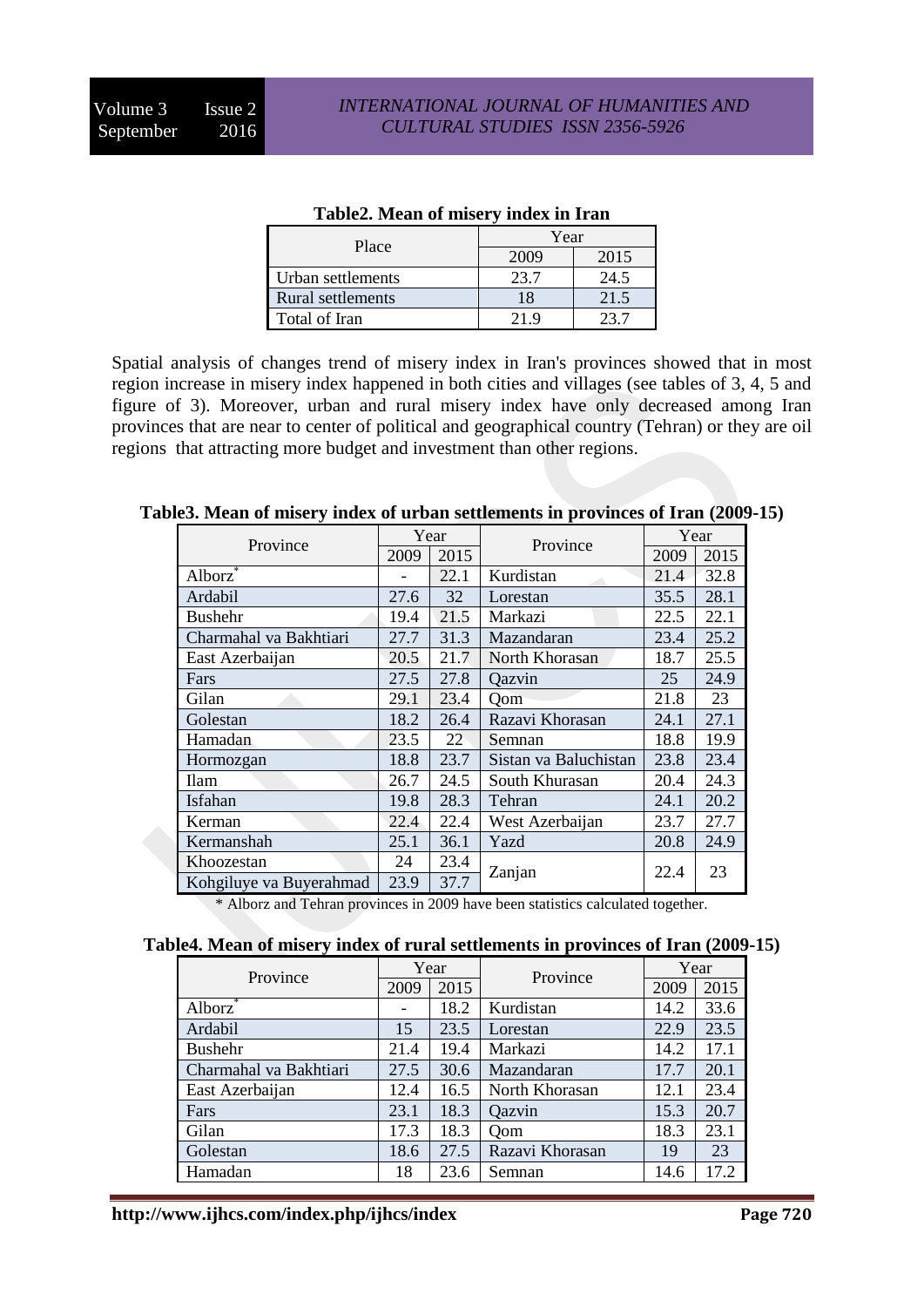### *INTERNATIONAL JOURNAL OF HUMANITIES AND CULTURAL STUDIES ISSN 2356-5926*

| Hormozgan               | 13.8 | 22.4 | Sistan va Baluchistan | 25.7 | 21.7 |
|-------------------------|------|------|-----------------------|------|------|
| <b>Ilam</b>             | 18.2 | 17.5 | South Khurasan        | 13.5 | 18.3 |
| Isfahan                 | 17.4 | 18.8 | Tehran                | 25.4 | 21   |
| Kerman                  | 16.2 | 19.6 | West Azerbaijan       | 15.3 | 19.6 |
| Kermanshah              | 14.5 | 32.7 | Yazd                  | 15   | 20.3 |
| Khoozestan              | 21.1 | 19.6 | Zanjan                | 14.1 | 18.1 |
| Kohgiluye va Buyerahmad | 22.8 | 30.7 |                       |      |      |

\* Alborz and Tehran provinces in 2009 have been statistics calculated together.

| Province                | Year |      | Province              | Year |      |
|-------------------------|------|------|-----------------------|------|------|
|                         | 2009 | 2015 |                       | 2009 | 2015 |
| $Alborz^*$              |      | 21.8 | Kurdistan             | 18.3 | 33.1 |
| Ardabil                 | 21.5 | 28.6 | Lorestan              | 30.3 | 26.4 |
| Bushehr                 | 20   | 20.9 | Markazi               | 20.1 | 20.9 |
| Charmahal va Bakhtiari  | 27.6 | 31   | Mazandaran            | 20.7 | 22.9 |
| East Azerbaijan         | 17.3 | 20   | North Khorasan        | 15   | 24.4 |
| Fars                    | 26.1 | 24.8 | Qazvin                | 21.9 | 23.8 |
| Gilan                   | 23.4 | 21.5 | <b>Q</b> om           | 21.6 | 23   |
| Golestan                | 18.4 | 26.9 | Razavi Khorasan       | 22.4 | 25.9 |
| Hamadan                 | 21.2 | 22.6 | Semnan                | 17.8 | 19.3 |
| Hormozgan               | 16.6 | 23.1 | Sistan va Baluchistan | 24.6 | 22.7 |
| <b>Ilam</b>             | 22.9 | 22   | South Khurasan        | 16.9 | 21.7 |
| Isfahan                 | 19.4 | 26.9 | Tehran                | 24.2 | 20.2 |
| Kerman                  | 19.9 | 21.3 | West Azerbaijan       | 20   | 24.4 |
| Kermanshah              | 21   | 35   | Yazd                  | 19.7 | 24.2 |
| Khoozestan              | 23   | 22.4 |                       |      |      |
| Kohgiluye va Buyerahmad | 23.4 | 34.8 | Zanjan                | 18.6 | 21.1 |

# **Table5. Total misery index in provinces of Iran (2009-15)**

\* Alborz and Tehran provinces in 2009 have been statistics calculated together.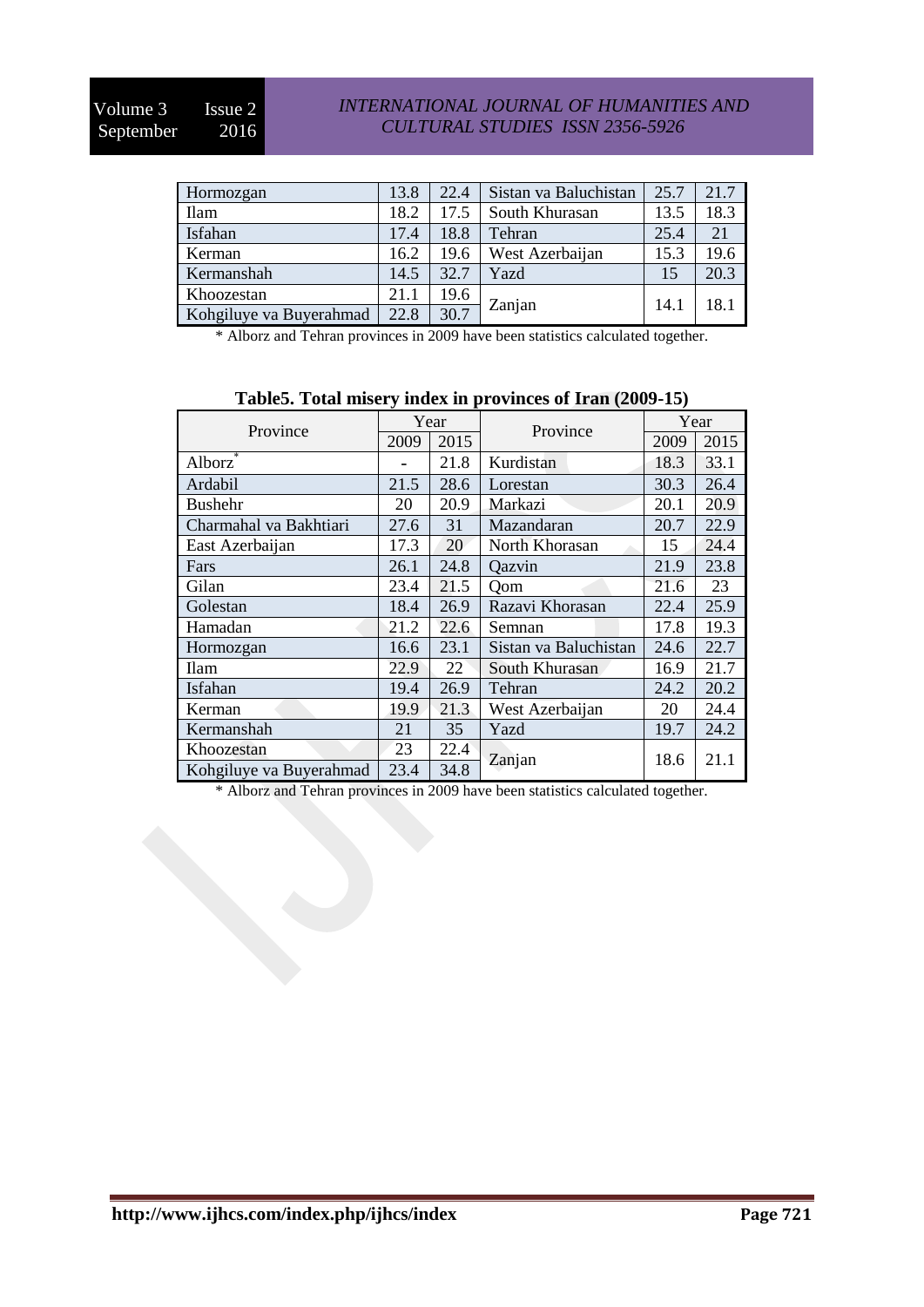

**Figure3. Misery index in the provinces of Iran (2009-15)**

Based on inferential statistics it can be concluded that targeted subsidies had significant effect on increase the misery of community in Iran. Among these, the villagers have been more exposed to the negative effects of targeted subsidies because jobs diversity in cities has been higher than villages and consequently finding job opportunities has been easier for urban residents than rural residents (see tables of 6, 7, 8). Therefore, targeted subsidies have been effect on unemployment and misery in rural communities more than cities in Iran.

# **Table6. Mean difference of misery index for urban settlements of geographical regions of Iran (Paired Samples Test)**

| Variables                  | Mean  |          | df | $Sig.(2-tailed)$ |
|----------------------------|-------|----------|----|------------------|
| Urban Misery Index $-2009$ | 22.6  |          |    |                  |
| Urban Misery Index $-2015$ | 25.69 | $-2.901$ | 30 | 0.007            |

**Table7. Mean difference of misery index for rural settlements of geographical regions of Iran (Paired Samples Test)**

| Variables                  | Mean  |        | df | $Sig.(2-tailed)$ |  |
|----------------------------|-------|--------|----|------------------|--|
| Rural Misery Index $-2009$ | 17.25 | -4.242 |    |                  |  |
| Rural Misery Index $-2015$ | 21.87 |        | 30 | 0.000            |  |

**Table8. Mean difference of misery index for total of Iran geographical regions (Paired Samples Test)**

| Variables                  | Mean             |  |    | $Sig.(2-tailed)$ |  |
|----------------------------|------------------|--|----|------------------|--|
| Total Misery Index – 2009  | 12.4             |  | 30 | $0.001\,$        |  |
| Total Misery Index $-2015$ | $-3.862$<br>15.3 |  |    |                  |  |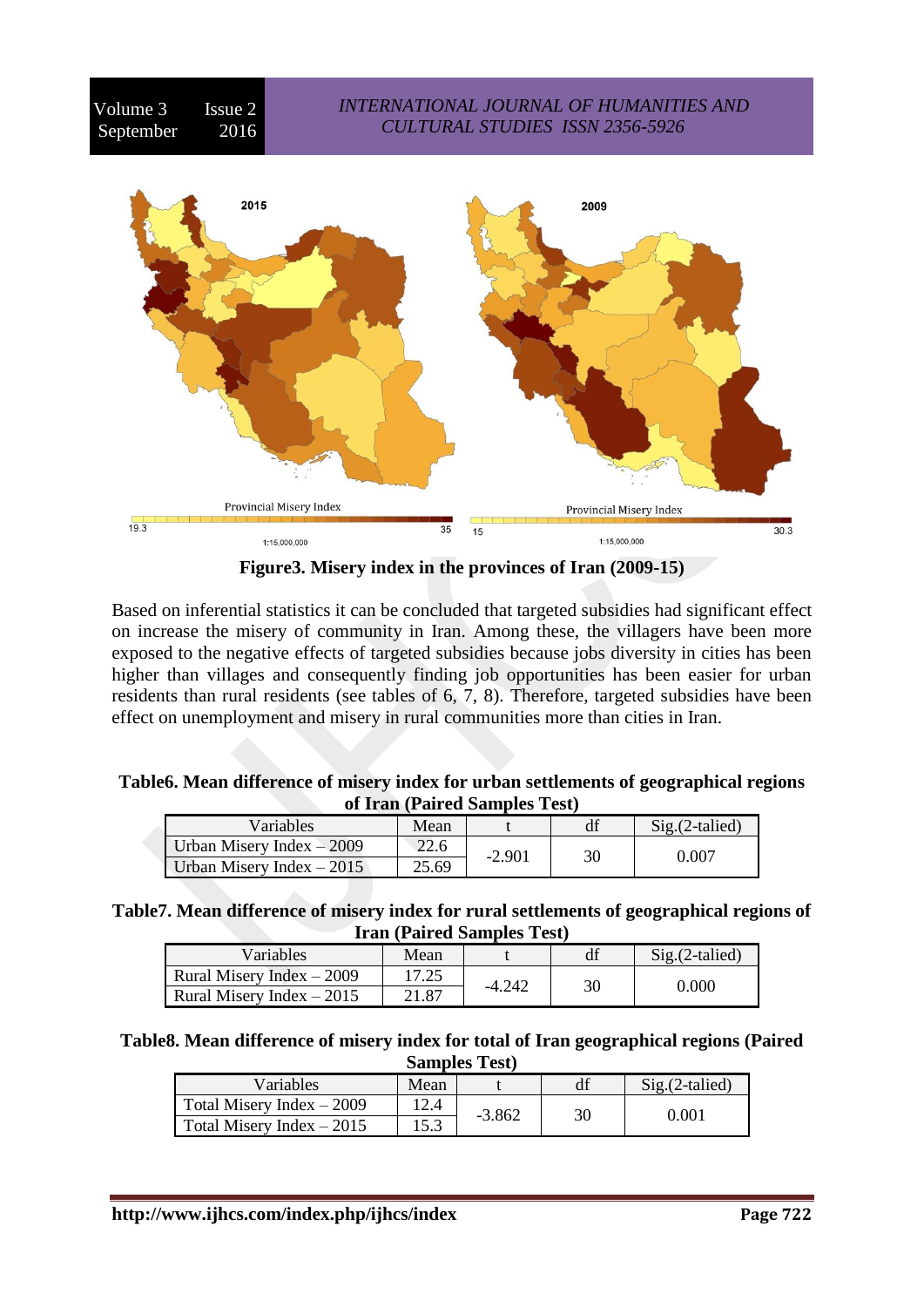| Table9. Mean difference changes of misery index of urban and rural Iran regions |
|---------------------------------------------------------------------------------|
| during 2009-15 (Independent Samples Test)                                       |

|               | Levene's Test for<br><b>Equality of Variances</b> |       | t-test for Equality of Means |        |                      |                    |                          |  |  |
|---------------|---------------------------------------------------|-------|------------------------------|--------|----------------------|--------------------|--------------------------|--|--|
|               | F                                                 | Sig   | T                            | df     | $Sig(2 -$<br>talied) | Mean<br>Difference | Std. Error<br>Difference |  |  |
| Changes of Ur | 0.000                                             | 0.991 | $-1.062$                     | 62     | 0.293                | $-1.56875$         | 1.47768                  |  |  |
| & Ru Misery   |                                                   |       | $-1.062$                     | 61.973 | 0.293                | $-1.56875$         | .47768                   |  |  |

Studies results of Shahmoradi et al. (2011), Parvayi (2011) and Ranjbar et al. (2014) showed that freeing of prices and cash subsidies payment in form of "targeted subsidies" led to decrease welfare in Iran society, since misery is also one of the indicators reflecting welfare, also it can be say that the results of this study prove the previous studies. As Hausman (1994) has noted, targeted law enforcement has consequences and considerable costs in the short term; so that it leads to decrease in growth economic, rising inflation rate and loss of utility in this period. Results of previous studies and this study confirm consequences of the above mentioned.

#### **6-Conclusion**

In this study attempted to analyze and discuss the effects of targeted subsidies plan from dimension of misery changes in Iran. Existence of short-term costs or in other words hardships of economic, social, cultural and political is one of the consequences of fundamental plans such as "targeted subsidies plan". From this study we can conclude that despite having the experiences of other countries, planners and authorities have not been able to anticipate and control the negative consequences of targeted subsidies plan. In other words, the type of policy making was not appropriate for implementation of targeted subsidies plan; so that from the beginning of implementation of targeted subsidies indicators such as inflation, unemployment and misery have grown. Considering that life quality, human and environment development and also facilities in Iran villages have been always much lower than the cities, implementation of targeted subsidies not only improves these gaps but also has increased inequality. This means that spatial differences are not well understood at implementation of targeted subsidies plan and supportive policies have not been made for compensation the differences of development between cities and villages. In total, so far targeted subsidies plan has not reached to its fundamental goals such as social justice and reduce of classes gap in Iran. However investigation shows that achieving the goals might be easier by making reforms in implementation of the plan in the long term.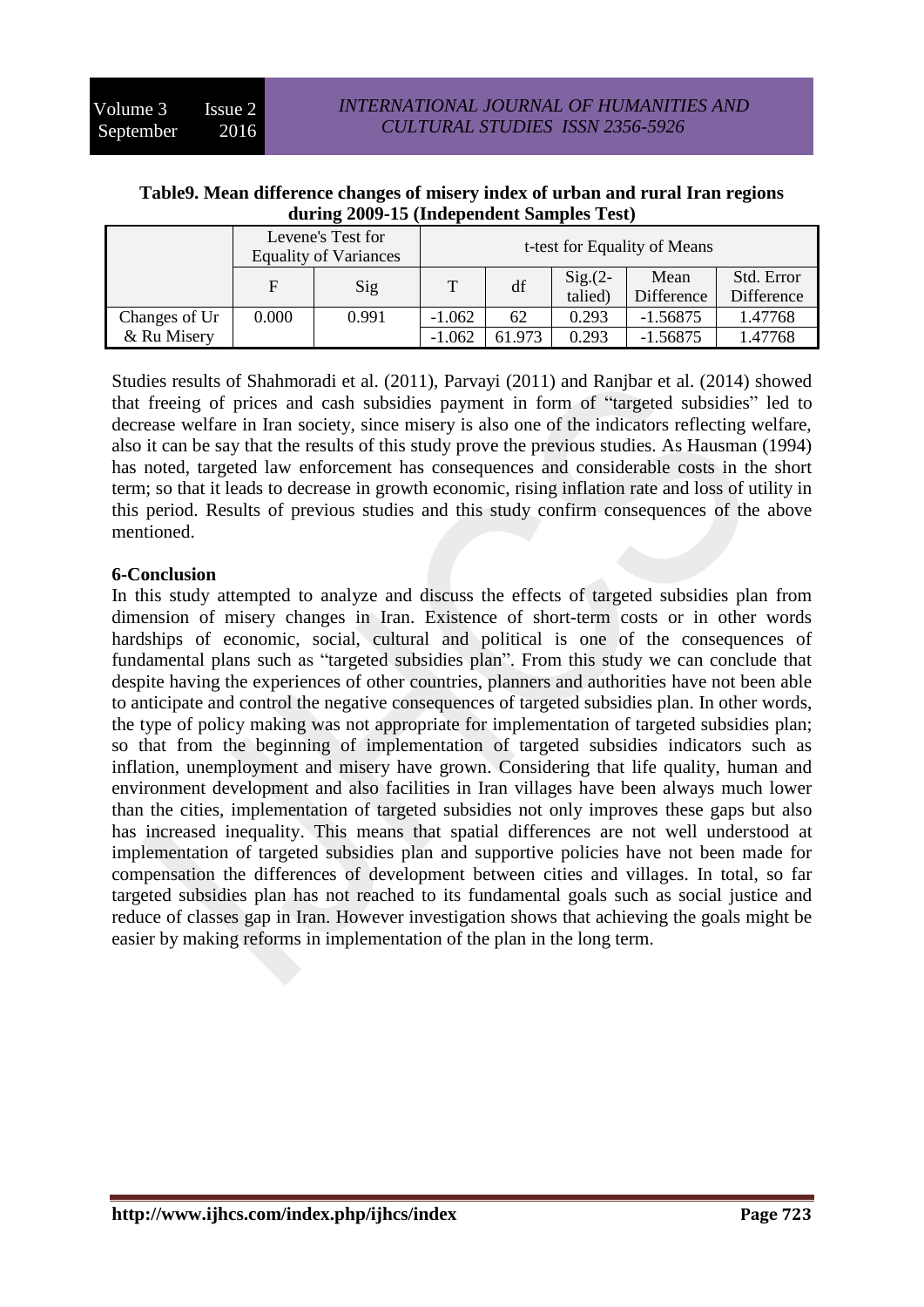### **References**

- Abrishami, H., Dorudian, H., & Nouri, M., (2013), Iran economic challenges, Noor Elm publication, Tehran.
- Alizadeh, M., (2010), Introduction to the economic effects of subsidies, the city's economy, 8, 96-107.
- Davoodi, A., & Ashrafi, Y., (2009), an overview of the experiences of countries in the field of subsidies, Economic Journal, 101, 113-132.
- Deyni Torkamani, A., (2003), Estimated food security in Iran and assess how competing theoretical approaches faced with food insecurity, Department of Planning and Economy Department of Agriculture, Agricultural Conference papers and national development.
- Deyni Torkamani, A., (2005), Subsidies, growth and poverty, Social Welfare Journal, 18, 332-299.
- Eslami, S., (2000), Review of subsidies and poverty, Research and Economic Policy Journal, 16, 27-50.
- Farhang. M., (2014), Dictionary of Economics, Paykan Publications, Tehran.
- Farzin, M. R., Hosseini, S. S. D., & Movahednejad, A., (2012), the economic development plan with emphasis on targeted subsidies, Department of Economic Affairs Ministry of Economic Affairs and Finance Publication.
- Ghaderi, S. F., Razmi, J., & Sedighi, A., (2005), Effect of subsidizing energy directly on the macro-economic indicators by systemic approach, College of Engineering, 39, 527- 537.
- Hanke, S. H., (2015), the World Misery Index: 108 Countries, Cato Institute.
- Hausman, J.A., (1994), Valuation of New Goods under Perfect and Imperfect Competition, Working papers 94-21, Massachusetts Institute of Technology (MIT), Department of Economics.
- <http://www.merriam-webster.com/dictionary/subsidy> [2016.07.08]
- Iranian Institute of Certified Accountants (2016), [http://iica.ir/news/iran-accounting](http://iica.ir/news/iran-accounting-news/2574-9502018)[news/2574-9502018](http://iica.ir/news/iran-accounting-news/2574-9502018)
- Karbasiean, A., (2003), Subsidies or sexual subsidies?, banks and the economy Journal, 35, 56-57.
- Khalili, L., & Sheykhi, M., (2015), The point of view of households and the effect of targeted subsidies (based on government targets), the International Conference on Management, Economics and Industrial Engineering, Tehran, Institute of Directors thinker capital Vieira, [http://www.civilica.com/Paper-ICMEI01-ICMEI01\\_015.html](http://www.civilica.com/Paper-ICMEI01-ICMEI01_015.html)
- Management and Planning Organization, (2001), Report of system of targeted subsidies.
- Mosalanejad, A., & Yazdani, M., (2013), Ex-post evaluation of the implementation of the first phase of subsidies from the perspective of law enforcement resulting in part, Iranian Journal of Social Development, 1, 7-30.
- Naseri, A. R., Saburi Deymi, M. H., & Oryani, B., (2008), Review of energy subsidies in Iran and the need for reform of its, Economic Journal, 17-18.
- Pajuyan, J., Amin Rashti, N., Pajuyan, S., & Olfati, S., (2001), an alternative to direct subsidies rather than product subsidies, political information – economic journal, 169  $\&$ 170, 222-245.
- Pandey, S., (2005), Economics of Subsidy. Available at SSRN: http://ssrn.com/abstract=904564 or [http://dx.doi.org/10.2139/ssrn.904564.](http://dx.doi.org/10.2139/ssrn.904564)